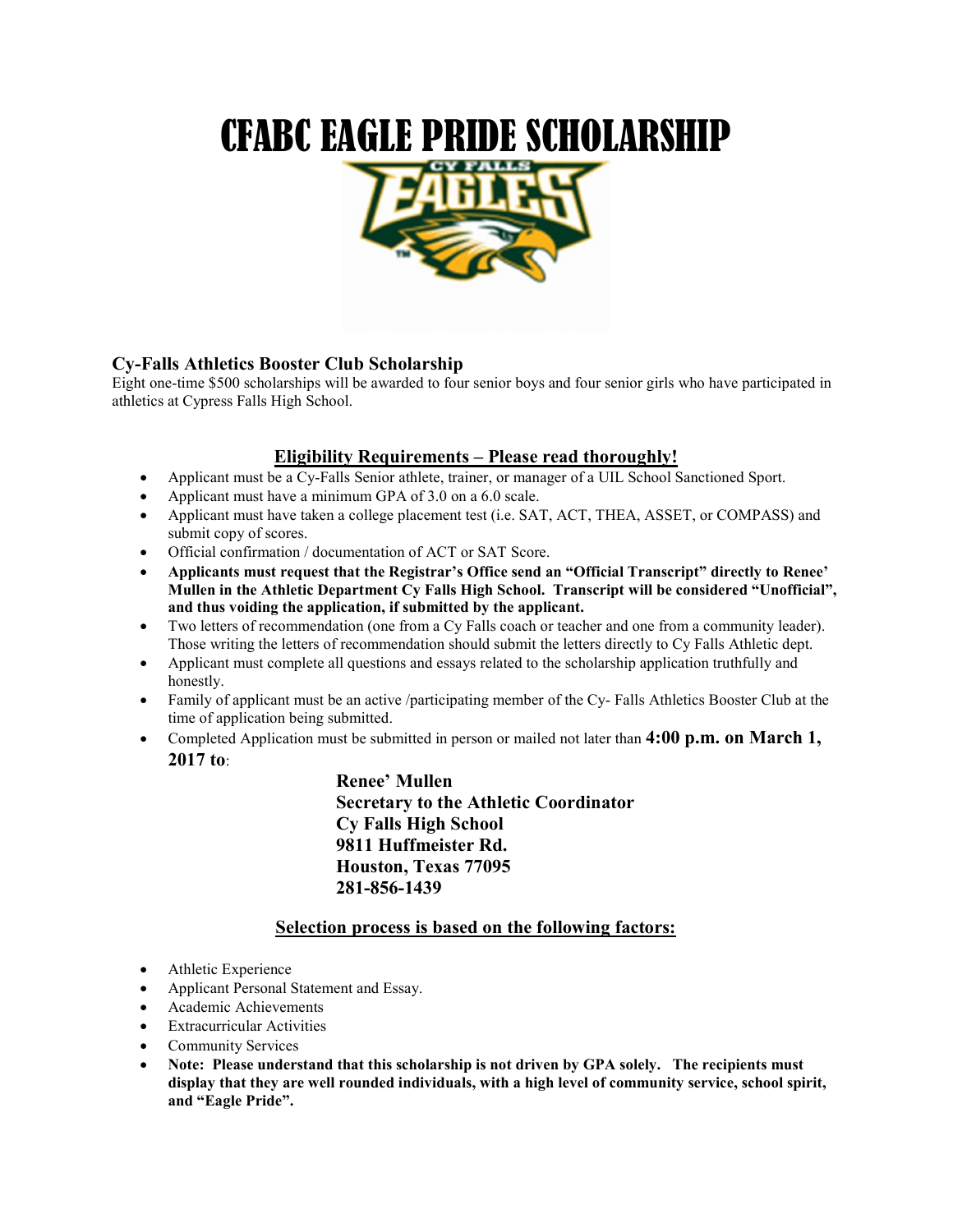# CFABC EAGLE PRIDE SCHOLARSHIP



APPLICANT INFORMATION:

# Application Deadline date: March 1, 2017

| <b>APPLICANT TRANSCRIPT</b><br>obtained in the registrars' office. |                     | Please attach an "official" copy of your high school transcript to the back of this application. These can be |                                        |  |  |
|--------------------------------------------------------------------|---------------------|---------------------------------------------------------------------------------------------------------------|----------------------------------------|--|--|
| <b>ATHLETIC EXPERIENCE</b><br>recognitions received.               |                     | Please list UIL sports participation, team, number of years, and any athletic honors, awards and/ or special  |                                        |  |  |
| <b>Sport</b>                                                       | <b>Years</b> played |                                                                                                               | Honors, Awards and Special Recognition |  |  |
|                                                                    |                     |                                                                                                               |                                        |  |  |
| <b>ACADEMIC ACHIEVEMENTS</b>                                       |                     | Please list any academic honors or special recognitions that you have received during high school.            |                                        |  |  |
| Organization                                                       | Year                | <b>Honors, Offices or Special Recognition</b>                                                                 |                                        |  |  |
|                                                                    |                     |                                                                                                               |                                        |  |  |
|                                                                    |                     |                                                                                                               |                                        |  |  |
|                                                                    |                     |                                                                                                               |                                        |  |  |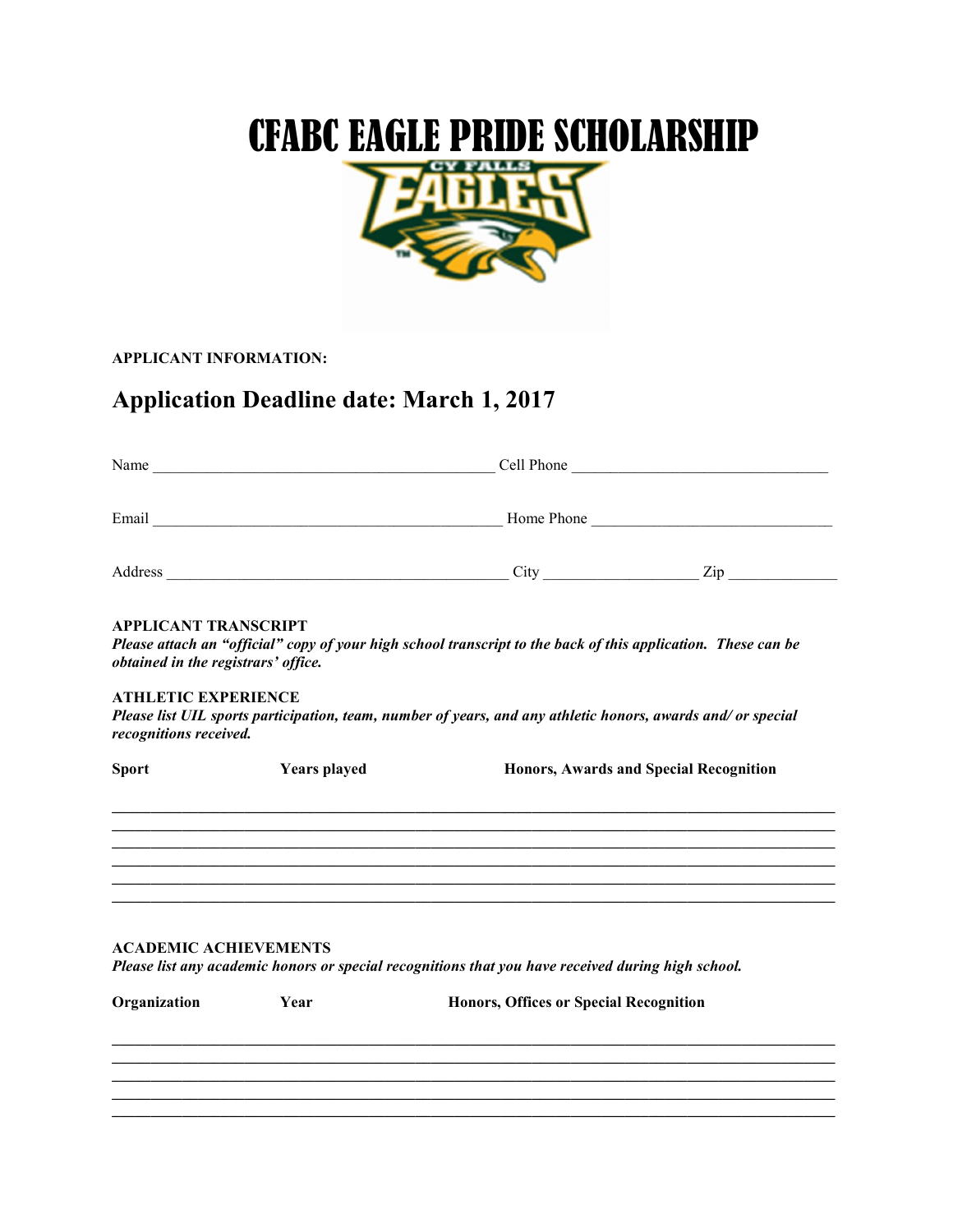Student's Name

#### EXTRACURRICULAR ACTIVITIES

| Organization             | Year         | <b>Activity</b> |
|--------------------------|--------------|-----------------|
|                          |              |                 |
|                          |              |                 |
|                          |              |                 |
| <b>COMMUNITY SERVICE</b> |              |                 |
| Date (from $-$ To)       | Organization | <b>Hours</b>    |
|                          |              |                 |
|                          |              |                 |
|                          |              |                 |
| <b>SAT or ACT Score</b>  |              |                 |

## APPLICANT PERSONAL STATEMENT

(Please share on a separate piece of paper)

Both questions should be answered in essay form. Please keep each essay to half a page. Essay should be typed single spaced.

- 1. Please describe what "Eagle Pride" means to you, and how you have displayed your definition of "Eagle Pride" during your years at Cy Falls.
- 2. Please describe how your experiences at Cy Falls will assist you in your future endeavors.

\_\_\_\_\_\_\_\_\_\_\_\_\_\_\_\_\_\_\_\_\_\_\_\_\_\_\_\_\_\_\_\_\_\_\_\_\_\_\_\_ \_\_\_\_\_\_\_\_\_\_\_\_\_\_\_\_\_\_\_\_\_\_\_\_\_\_\_\_\_\_\_\_\_\_\_\_

 $\mathcal{L}_\text{max}$ 

I am signing below acknowledging that all of the question answered and information provided pertaining to this application were answered honestly and fairly.

Student Signature Date

Parent / Guardian Signature Date

I understand that my application will be seen by Cy Falls coaches, members of the CFABC scholarship committee, and independent evaluators selected by the CFABC Board. I also understand that each individual reviewing this information is necessary to determine the final outcome of the CFABC Eagle Pride Scholarship winners.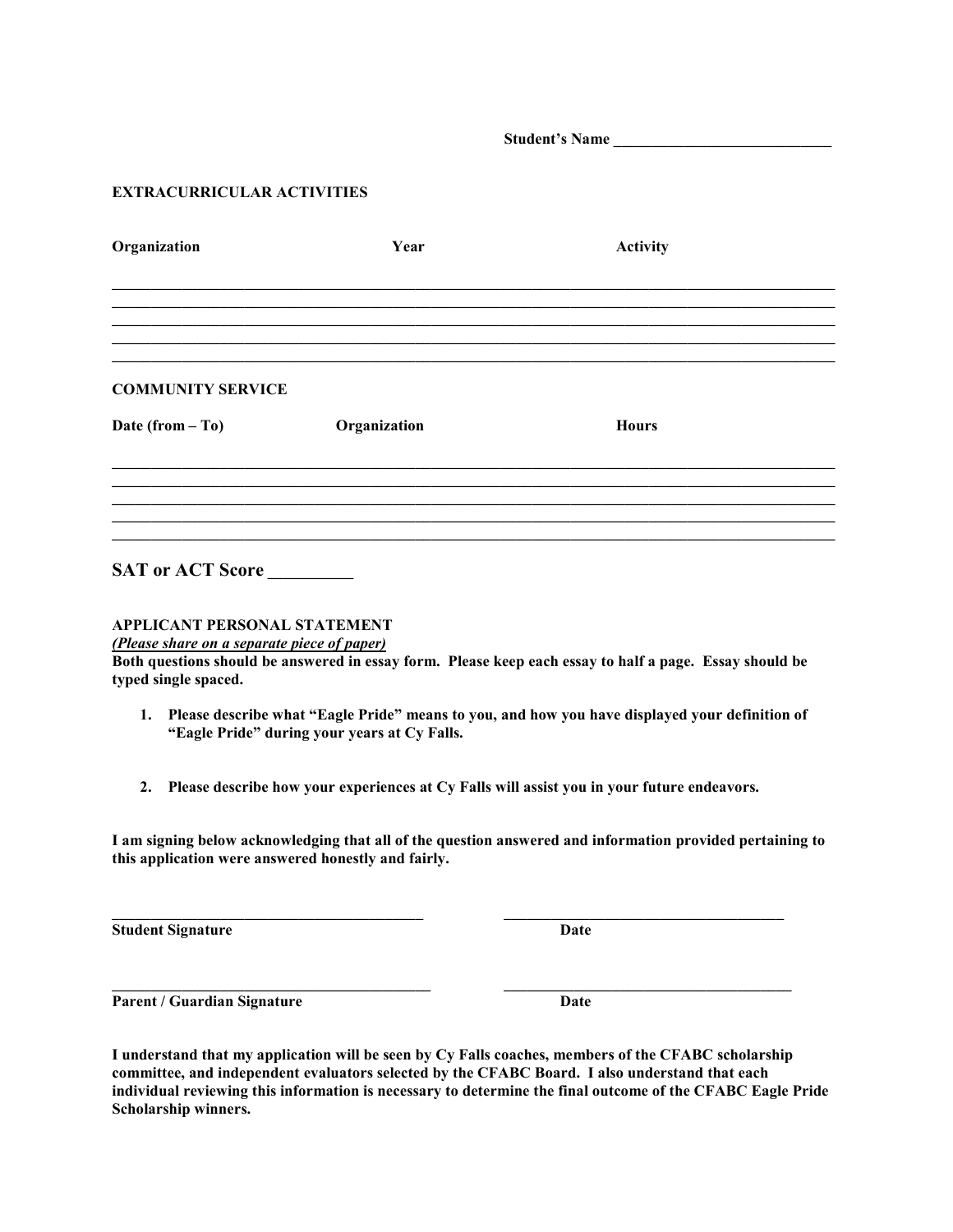

This page is for your convenience. Thus, it should be used as a guide to ensure that all materials are properly submitted.

#### Checklist List:

- 1. Completed /Signed Application.
- 2. \_\_\_\_\_\_\_ Official Transcript
- 3. Two reference letters
- 4. <u>\_\_\_\_\_\_\_</u> Parent Form
- 5. \_\_\_\_\_\_\_\_\_ Two completed essays
- 6. **Conserverse Official documentation of ACT/SAT Score.**

Completed Application must be submitted in person or mailed not later than 4:00 p.m. on March 1, 2017 to:

> Renee' Mullen Secretary to the Athletic Coordinator Cy Falls High School 9811 Huffmeister Rd. Houston, Texas 77095 281-856-1439

Note: This page does not have to be submitted with your application